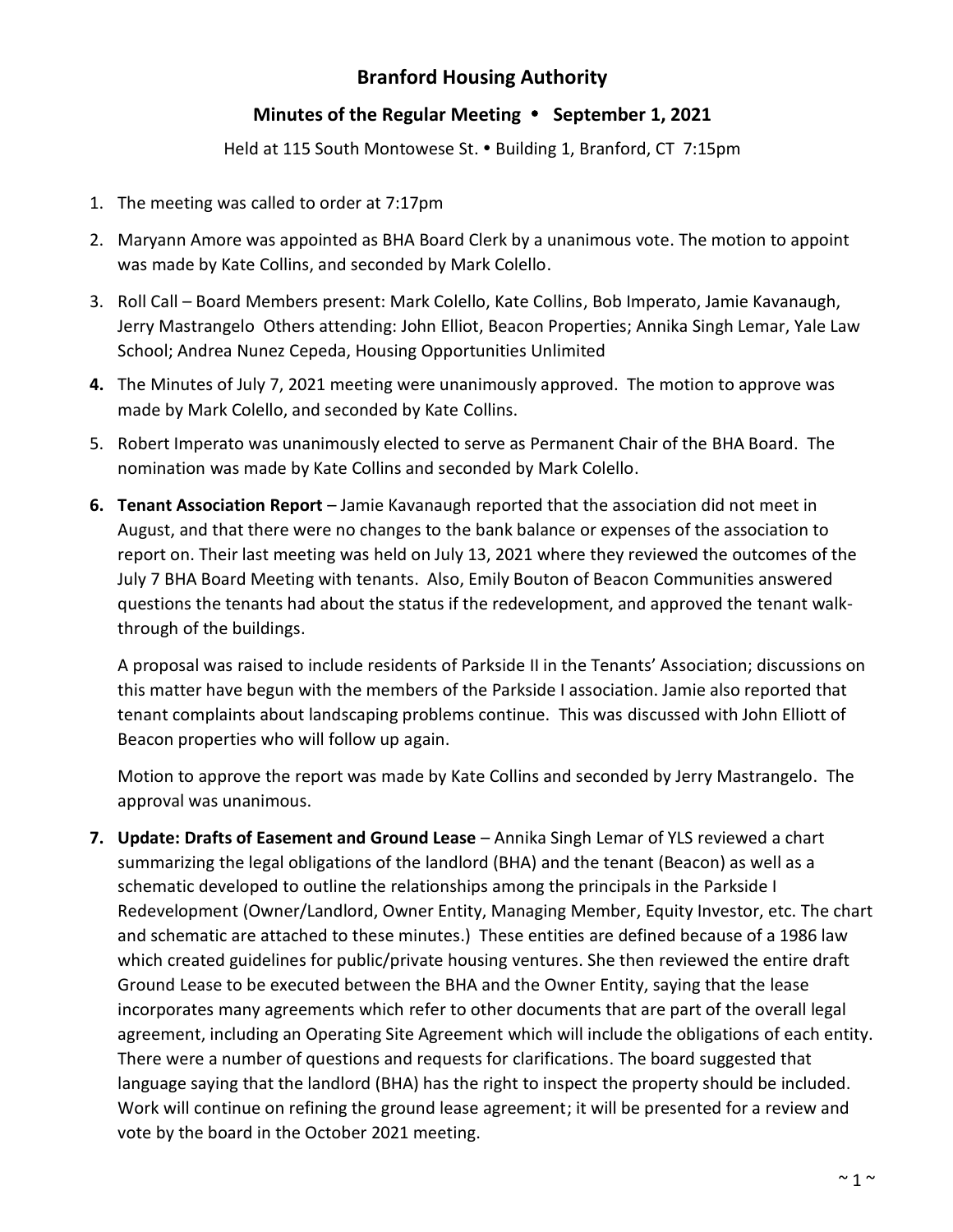**8. Property Management Report** – John Elliott of Beacon Properties reported that the move-out of residents of Building A is now complete and that tenants are pleased so far. On the issues of landscaping and snow removal, they are going to be looking for new contractors immediately.

He also reported that insurance policies (Master Policy for Hazard, Property, and Liability and Directors and Officers Insurance) are now in place and have been renewed at substantially higher rates (double, in fact).

The Beacon Residential Management Report for August, 2021 including a COVID 19 Status Update, Administrative Update, Leasing Levels, Resident Services Update, and Maintenance is attached to these minutes.

- **9.** Re-Development Update Emily Bouton reported that Beacon is still aiming for closing on the project in the fall, and hopes to get shovels in the ground by the end of the year. She also reported that because of a gap in resources, they went back to the state for more resources. BHA agreed to support their proposal to CHFA to change the project profile to 100% affordable so as to secure additional tax credit funds. If CHFA were to approve this change, it would necessarily come back to BHA for review and approval. She thanked the BHA for agreeing to the change. They will report on outcomes at the next BHA meeting.
- **10. Parkside II Update** Bob Imperato reported that a Capital Needs Assessment of Parkside II has begun, and is being conducted by Amaya Architects. He believes that funds will be available through CHFA for these improvements and will be pursuing this funding as we know more. A review of progress will take place in the next meeting of the BHA.

Bob also reported that energy costs have gone sky high and that BHA will be working with Eversource and the Town to find ways to reduce costs.

- **11. BHA Appointments to Branford Affordable Housing, Inc. (BAH)** Kate Collins moved that Bob Imperato be appointed to the Board of Branford Affordable Housing. Seconded by Jamie Kavanaugh, the motion passed unanimously.
- 12. No New Business was introduced.
- 13. The meeting was adjourned at 8:28pm.

Submitted by Maryann Amore Clerk to the Branford Housing Authority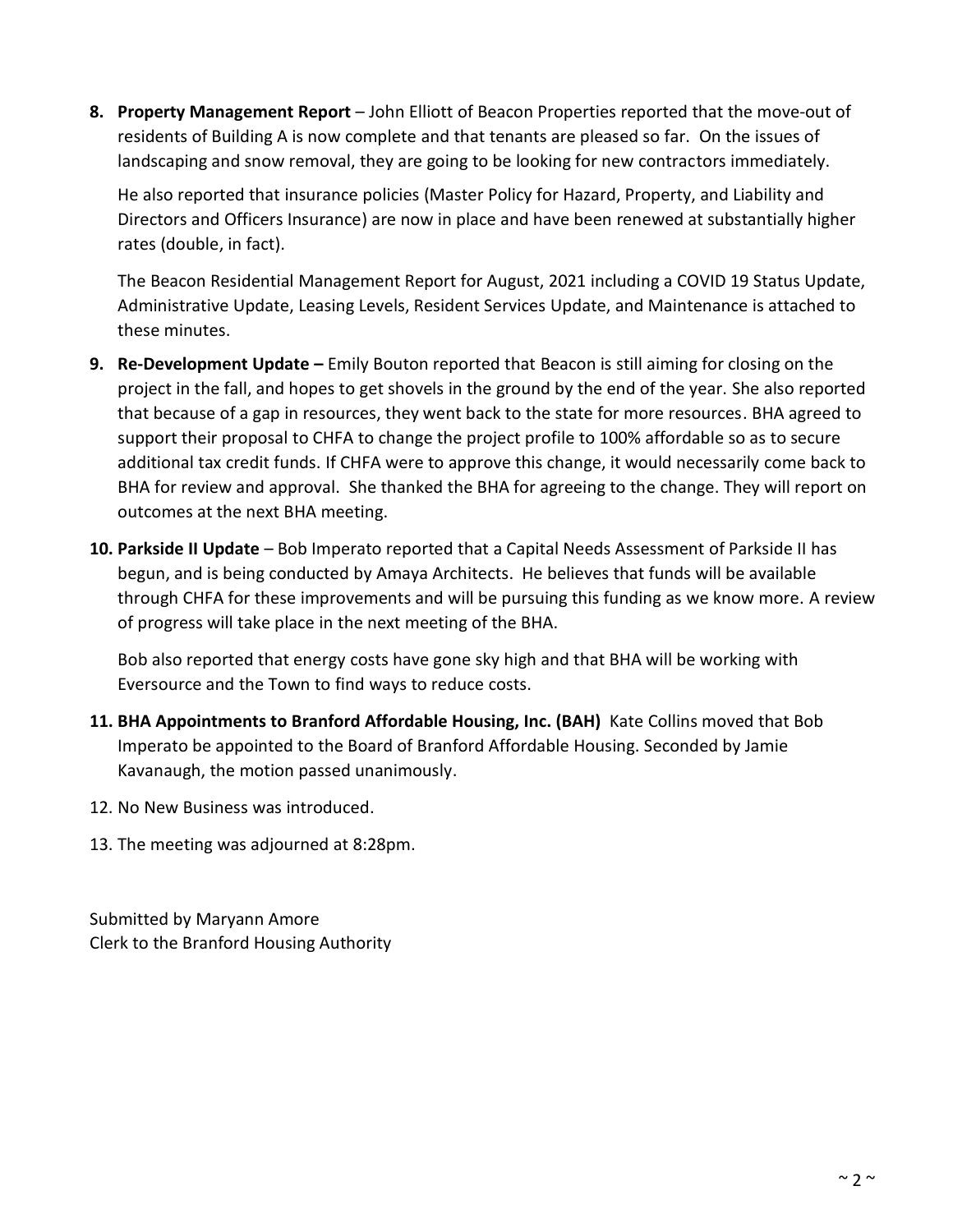## **Beacon Residential Management LP Management Report for Branford Housing Authority** Parkside Village I and II August.2021

| COVID-19                                              | Safety protocols remain a high priority. Office staff and residents are required to wear masks and a supply of<br>PPE is maintained at both management offices. The Maintenance Team continues to disinfect and sanitize all<br>common areas on a daily basis. Lastly, residents have been strongly urged to notify management if they<br>contract COVID-19 so we can take appropriate measures to mitigate potential transmission. We were made<br>aware of one positive test result for COVID-19 (resident) during the month of January. |
|-------------------------------------------------------|--------------------------------------------------------------------------------------------------------------------------------------------------------------------------------------------------------------------------------------------------------------------------------------------------------------------------------------------------------------------------------------------------------------------------------------------------------------------------------------------------------------------------------------------|
| Office<br><b>Administration</b>                       | Annual Recertifications: for both communities have been completed.<br>ERAP Payment: received check (payment 2 of 2) from DOH on 11/20/2020. Second payment received in June<br>2021.<br>Relocation of Building A to be reported on by Emily of our development team. There are currently 4 residents<br>left in building A. Building A will be completely vacant on September 1, 2021.                                                                                                                                                     |
| Leasing                                               | There are currrently no vacant units in Parkside Village outside of Building A. Building A has been vacated to<br>prepare for upcoming demolition. All available units are leased or pre leased in Parkside Village 1 and 2.                                                                                                                                                                                                                                                                                                               |
| Community<br>Engagement /<br><b>Resident Services</b> | COVID Vaccinations: Monthly Newsletter includes detailed information regarding the vaccination process.<br>The RSC is assisting residents with scheduling vaccinations currently being offered in New Haven, CT.<br>PS Vaccination rate: 90%                                                                                                                                                                                                                                                                                               |
| Maintenance                                           | Lifts: service restored to all lifts. We continue to monitor and make adjustments to the aging machinery.<br>Update on landscaping.                                                                                                                                                                                                                                                                                                                                                                                                        |

 $\zeta$ 

 $\ddot{\phantom{0}}$ 

 $\sim$  .

Prepared on: 8/30/2021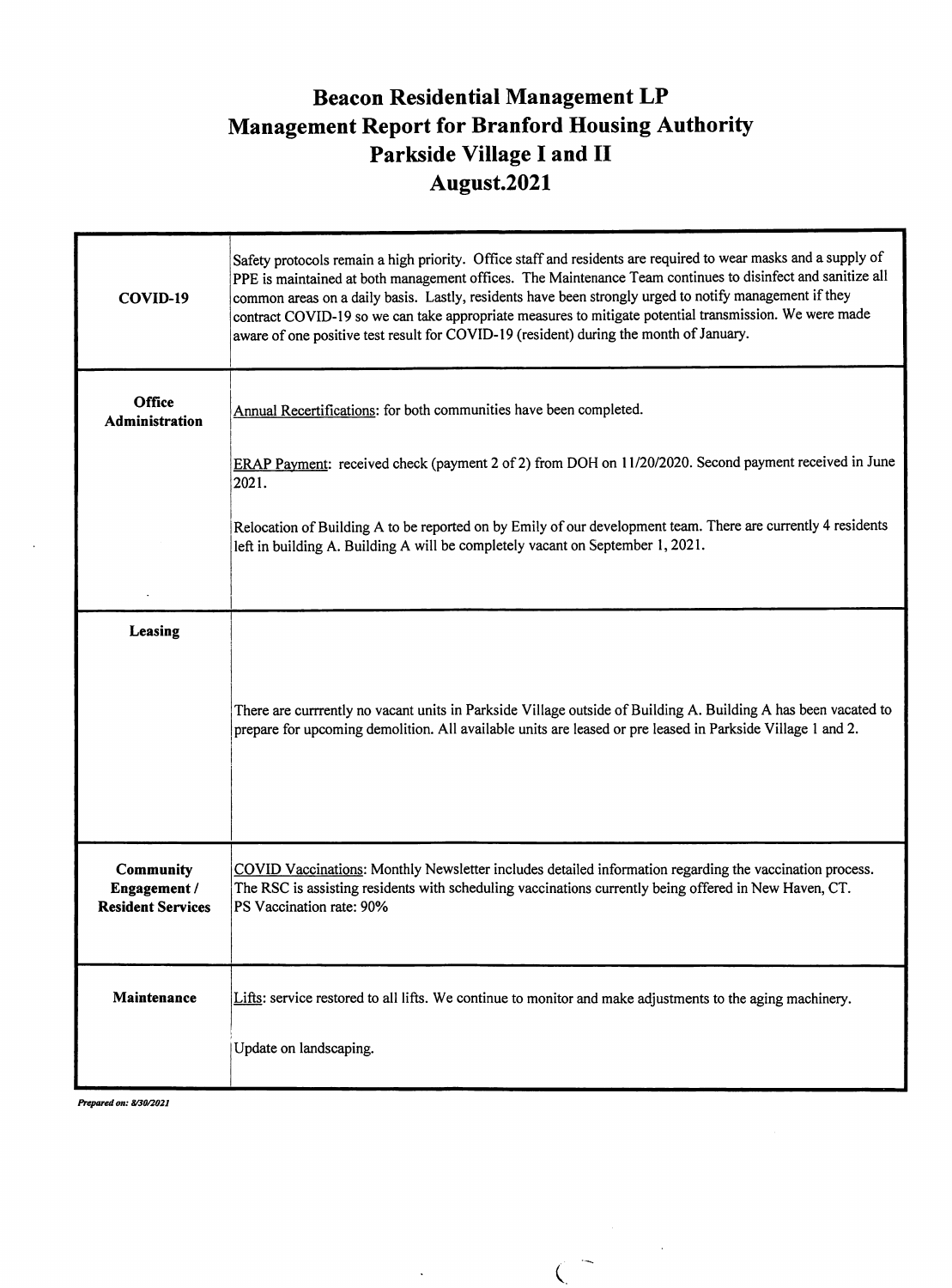